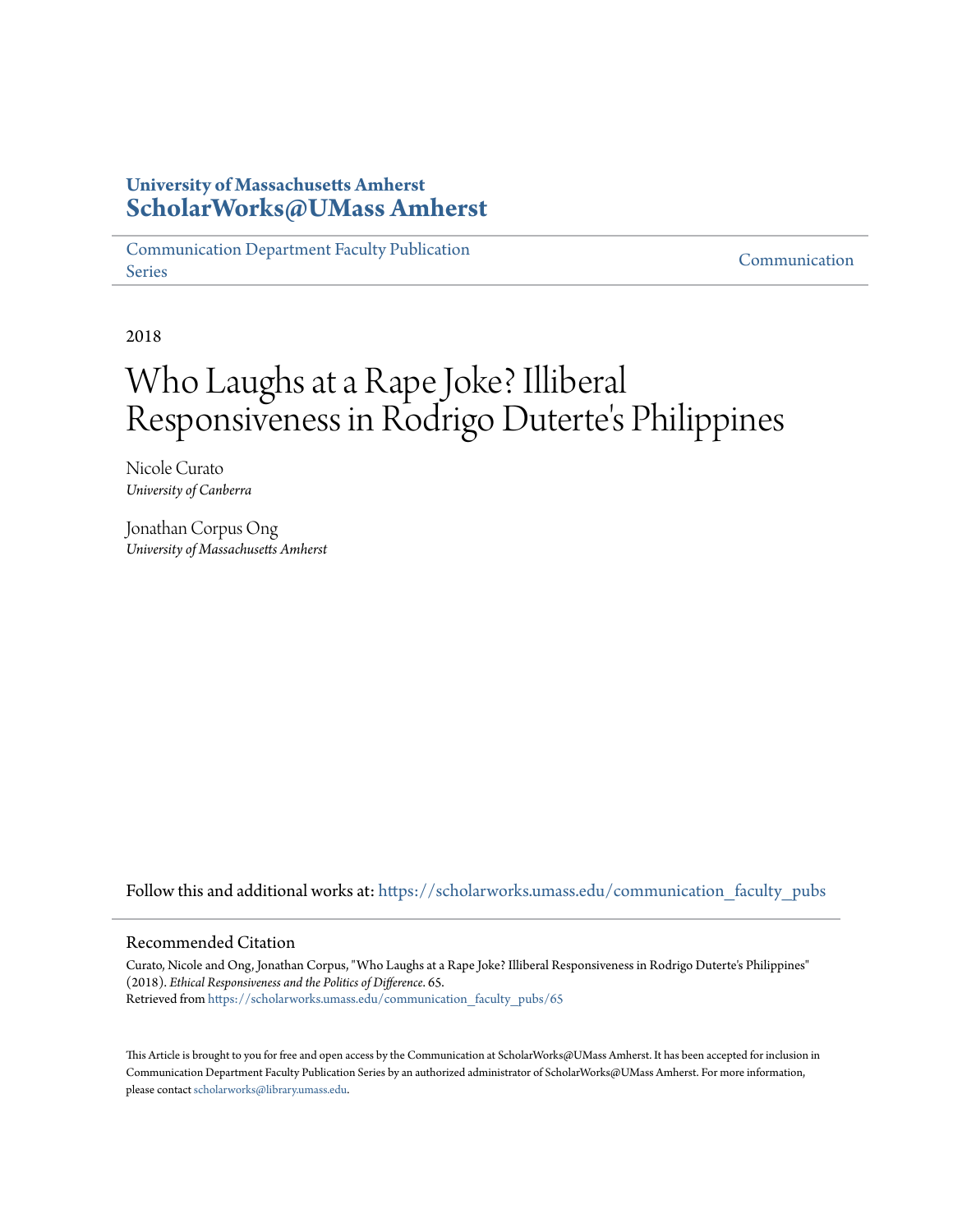# **Who laughs at a rape joke? Illiberal responsiveness in Rodrigo Duterte's Philippines**

Nicole Curato, University of Canberra Jonathan Corpus Ong, University of Massachusetts Amherst

Reference: Curato, N. & Ong, J.C. (2018). "Who laughs at a rape joke? Illiberal responsiveness in Rodrigo Duterte's Philippines". In Dreher, T. & Mondal, A. *Ethical Responsiveness and the Politics of Difference*. London: Palgrave.

#### Abstract

When a presidential contender makes a joke about lusting over a dead Australian missionary, calls the Pope the son of a whore, and confesses to killing criminals during his tenure as city mayor, one could expect that this candidate would not go very far. But not in the year 2016. Dubbed as 'the year of voting dangerously,' the Philippines rode the tide of global discontent and gave landslide victory to the controversial Rodrigo Duterte. This chapter examines the discursive underpinnings of Duterte's rise to power by focusing on the process in which his supporters made ethical calculations from listening to his official speeches, live performance on television debates, and broader discussions in news and social media during the campaign period. We argue that Duterte's 'crass politics' is a push back to the dominant moral politics perpetuated by institutions associated to the Philippines' liberal democratic elite. While we condemn the Duterte regime's disregard for human rights and due process, especially in the context of his bloody war on drugs, we also advocate a closer look at the ethics of Duterte's responsiveness to deep-seated injuries endured by his constituencies both among marginalised and middle-class communities. Through a careful yet critical unpacking of his 'crass politics of responsiveness' from ethnographic research with Duterte supporters and media analysis of Duterte's public performances, we hope to put forward a precise understanding of the emerging moral politics that underpins this unorthodox regime.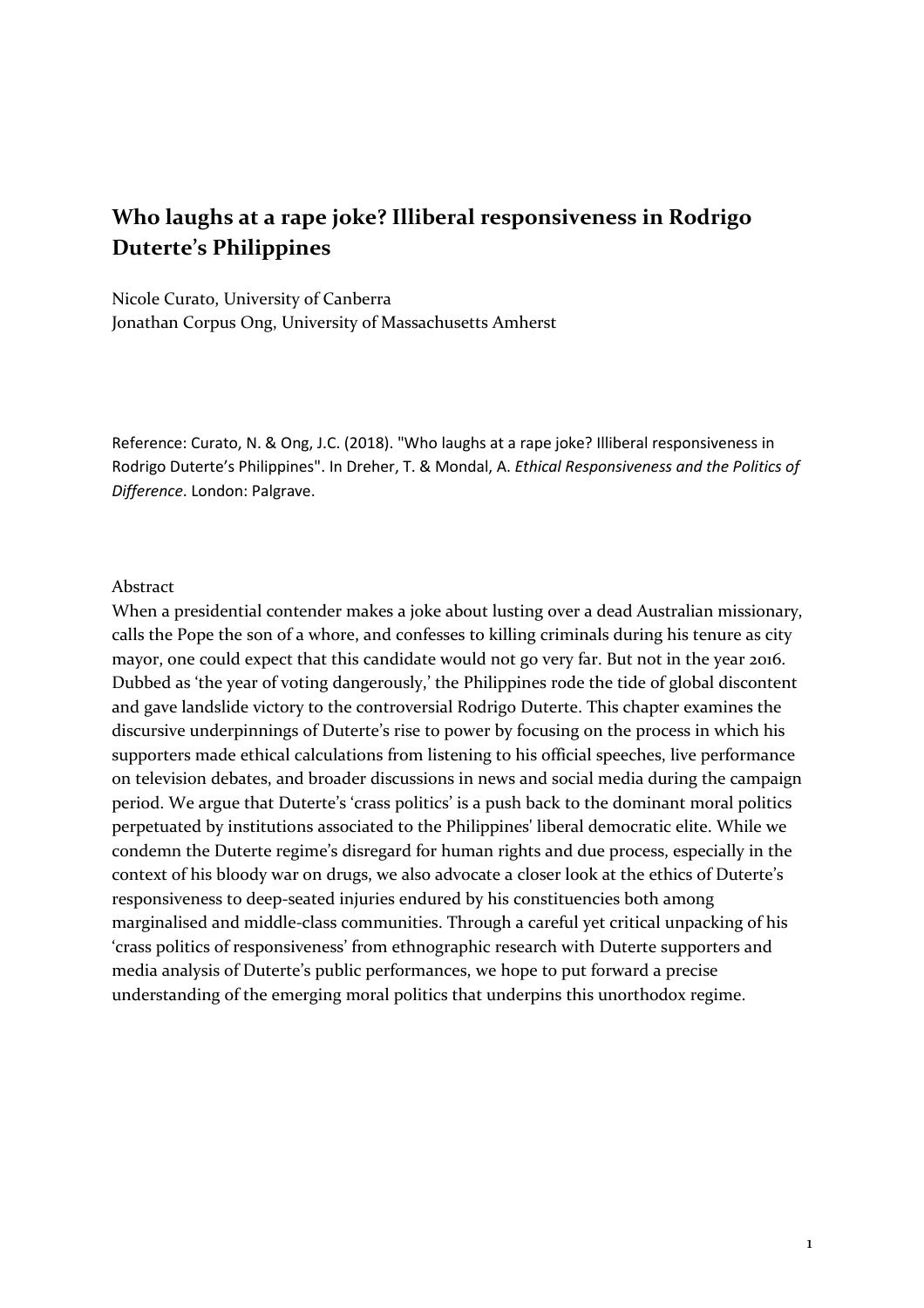It was twenty-seven days before the elections. Rodrigo Duterte—the frontrunner in the Philippines' 2016 presidential race—was in Amoranto Sports Complex, making a big speech in front of an adoring crowd. He talked about a hostage incident in Davao City. He recalled how, as city mayor, he took a close look at the face of one of the casualties, an Australian missionary, whom the hostage takers raped and then killed by slashing her throat. 'What a waste. She was so beautiful,' Duterte said in a gentle tone, only to be followed by a punchline of a sick joke. 'The mayor should have [raped] her first.'

Such a gaffe could have spelled the end of Duterte's political career. Insofar as it involved moral transgression by a political leader, the event had the hallmarks of a political scandal that could quickly and acutely damage the reputation of the transgressor (Thompson 2000). But to the bewilderment of many, Duterte remained unscathed. He delivered a convincing win in what started as a tight presidential race. After threatening to slaughter drug addicts, cursing the Pope, calling Barack Obama a son of a whore, and literally raising the middle finger to the European Union for meddling in the country's human rights situation, the President enjoyed an 84% popularity rating a year into his Presidency. At the height of a war against ISIS fighters in Southern Philippines, Duterte told the troops that they could rape up to three women. One could only surmise that this is the commander-in-chief's way of assuring his men that he has their backs.

How can Rodrigo Duterte get away with this? What kind of public continues to support a controversial leader? Who laughs at a rape joke?

We answer these questions by recording the perspectives of Duterte's supporters in relation to Duterte's political performance. We provide a grounded, ethnographic perspective to particular practices of speaking and listening in Duterte's populist politics. In this way, we bridge perspectives in political sociology on populism (Moffitt and Tormey 2014; Panizza 2005) and everyday politics (Kervliet 1995, 2006) with work in media and cultural studies on voice and listening (Couldry 2011; Dreher 2009; Madianou et al 2015).

We develop our argument in three parts. We begin by characterising Duterte's rise to power in the context of the Philippines' elite democracy that has long denied recognition to voices from the margins. We then argue that Duterte's electoral success is hinged on two axes of responsiveness: responsiveness to latent anxieties, and responsiveness to stylised politics. Duterte, we find, was able to give voice to concerns of the public previously unspeakable and delegitimized, and has provided a counter-narrative to the stylisation of politics that has defined contemporary political campaigns. What comes out of this responsiveness is a transgressive form of politics that coarsens political discourse (Ostiguy, forthcoming) but it nevertheless exemplifies a particular kind of listening in the Philippine public sphere that, as Tanja Dreher (2009) develops in her analytics of listening, challenges entrenched hierarchies of voice.

Through this case study, we hope to illustrate the ambivalent character of responsiveness. Responsiveness can be used for democratic or authoritarian purposes. It can pursue liberal or illiberal projects. To characterise the normative logics underpinning performances of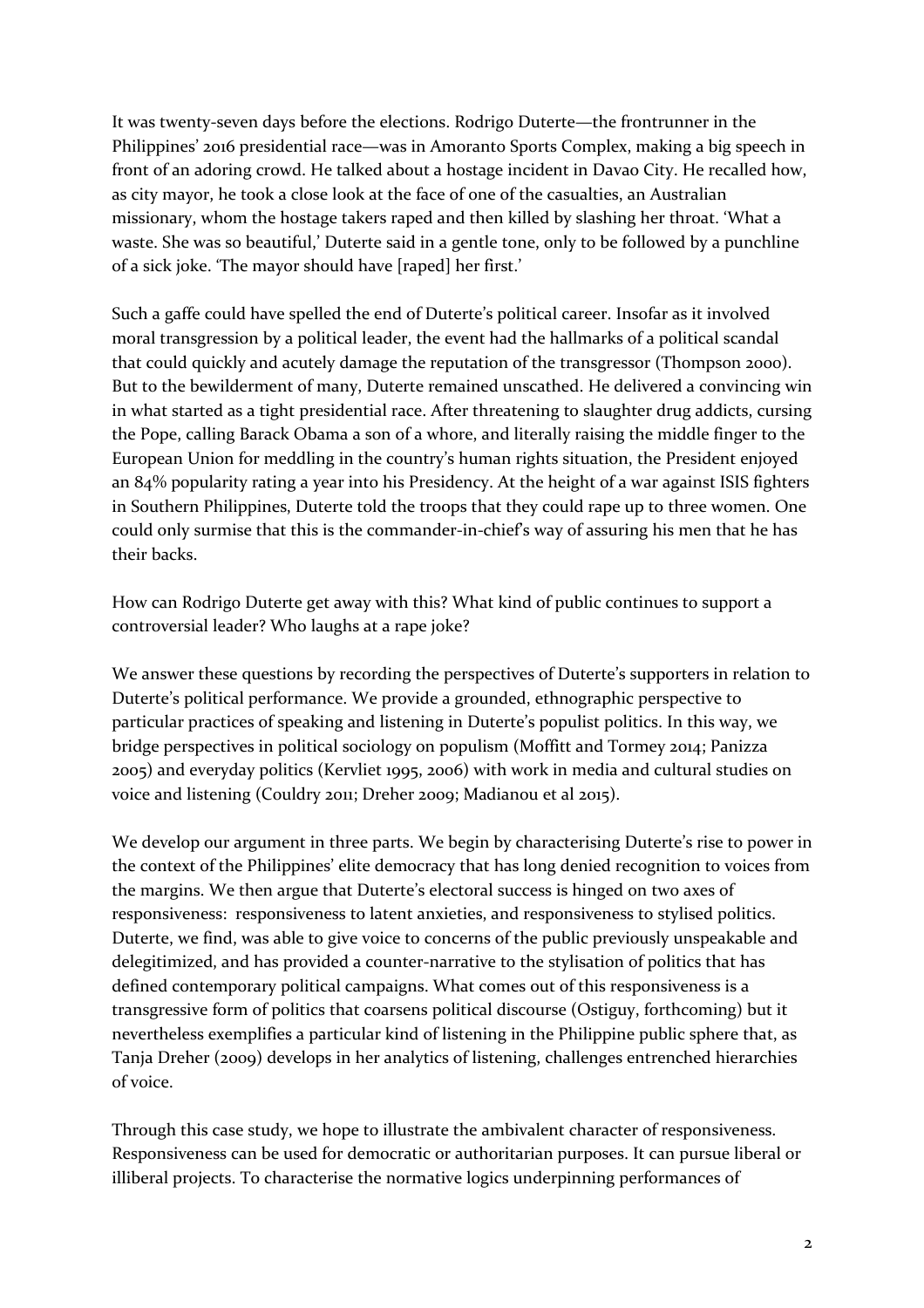responsiveness, we find it necessary to ask three critical questions: responsiveness for whom, responsiveness how, and responsiveness for what. We find that in Duterte's case, his performance of responsiveness takes an illiberal character—a kind of selective responsiveness that restores the esteem of many, but simultaneously thrives by denying the humanity of others.

### **Obstacles to listening in Philippines' elite democracy**

Before the 2016 presidential race, Duterte was largely invisible in the national public sphere in the Philippines. As talks of a possible run began to gain traction, the mayor categorically rejected calls for his candidacy. 'Too old, too tired, and too poor' was Duterte's response when asked about a possible presidential bid. At the same time, he was spotted going around the country, engaging in 'listening tours' including among impoverished communities. Many interpreted this as a tease—a way to intensify public clamour for the mayor to throw his hat into the ring. But political insiders recognize that the rise of Duterte and his specific brand of populist politics emerged less from mass manipulation than from actually responding to widely shared anxieties of local communities. As Walden Bello (2017) points out,

I think we should avoid accounts that promote the understanding of this movement as one created by manipulation from above. I am disturbed by the Duterte movement and fear a Duterte presidency, but we risk gross misunderstanding of its dynamics and direction if we attribute its emergence to mass manipulation. It is, simply put, a largely spontaneous electoral insurgency.

While undoubtedly the Duterte campaign employed attention-hacking strategies and disinformation campaigns not unlike other populist leaders such as Donald Trump (Marwick & Lewis 2017; Woolley & Guilbeault 2017), his early grassroots popularity and continued support have much less to do with systemic manipulation and more to do with his active responsiveness to latent anxieties. Previously, we have defined latent anxiety as a sense of distress but one that remains in the background; it is 'present but not central, mundane but still worrisome, publicised but not politicised' (Curato 2016: 98-99), often pertaining to wideranging issues from drugs to criminality. In our view, Duterte's responsiveness to the Filipino public's latent anxieties constitutes a form of political listening by offering new opportunities for publicity and recognition of poor people's anxieties that other leaders have often silenced or delegitimized.

Silencing and delegitimizing the poor have been longstanding practices of the Philippines' political elite that have historically muted poor people's capacities for claims-making. The ethnographer Ben Kerkvliet reviews the common operations of Filipino elite democracy in local politics and elections: 'violence, intimidation, monetary inducements and the considerable autonomy elites have to manipulate formal democratic procedures to their liking' (Kerkvliet 1995: 405). At the national level, leadership by the Philippines' reformist elite has also undertaken various campaigns of 'good governance' that aim to discredit the pro-poor populist narrative of their political rivals (Teehankee 2017: 5). In their strategies of negative campaigning as well as their technocratic leadership and management styles, the reformist elite exemplified by previous president Benigno S. Aquino III and his political allies have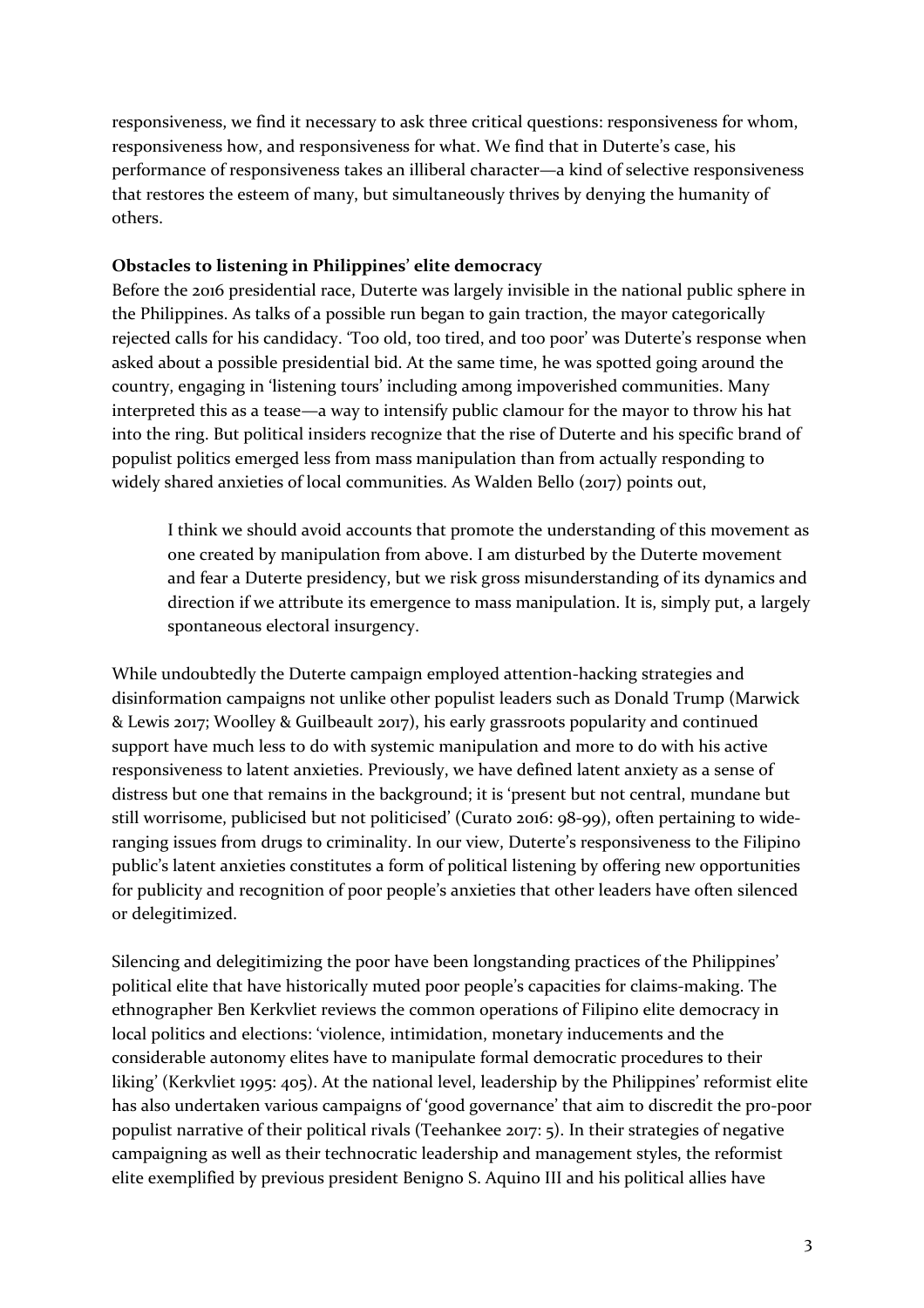accentuated the perception that these political elites are unsympathetic to the voices of disadvantaged communities. For instance, in the wake of Typhoon Haiyan levelling the city of Tacloban and causing massive loss of life in November 2013, Benigno S. Aquino III was quoted as responding to a grief-stricken businessman's appeal to hasten city recovery and clean-up of corpses that littered the streets with the dismissive retort, 'You're still alive, aren't you?'

Political leaders' dismissiveness to the poor and their uses of violence and manipulation capture dynamics of what Nick Couldry (2011) calls 'voice-denying rationalities.' This refers to logics and processes that mute ordinary people's capacities for storytelling and claims-making. By muting ordinary people's voices, state actors thus evade accountability (Keane 2012). The intense mediatisation of the political sphere and the increased focus on style, image, and personality, while having potential to revivify interest in politics at a time of increasing political cynicism (Penney 2017), have often only led to limited forms of storytelling and gestural forms of listening that achieve public visibility but fail at receiving official response from political leaders (Curato & Ong 2015).

We approach Duterte's populism as representing a rejection of professionalized and hyperstylised political performance in favour of performances of 'authenticity,' more resonant with the vernaculars of reality television and social media. By giving voice to latent anxieties in language that resonates with poor people, he offers a promise to overcome historical obstacles to political listening in Philippine elite democracy. By political listening, we refer to the appearance and audibility of ordinary citizens in official political spaces–spaces which are increasingly oriented to and shaped by media institutions and platforms. Among the achievements for political listening is *accountability*, where powerful individuals are made to take responsibility for their actions and their consequences by ordinary people.

The observations we put forward in this chapter are based on three years of collaborative ethnographic work among vulnerable communities in the Philippines. The focus of our research are communities that have been affected by Typhoon Haiyan in 2013. Haiyan is one of the strongest storms that made landfall in recent history, which resulted in more than 6,000 casualties and displacement of thousands of families. Tacloban City, the ground zero of the disaster, has been our field site from November 2013 to present. Our original research project aimed to examine communication processes in disaster recovery. Our various papers have addressed different aspects of how communities engaged in acts of protest (Curato, Ong & Longboan 2016) or fundraising (Madianou et al 2015). From the original project, we have pursued other lines of inquiry that include democratic deliberation in disaster zones (Curato 2016; Curato forthcoming) and the social and cultural transformations experienced by sexual minorities (Ong 2017).

During this period, we have witnessed the rise of Rodrigo Duterte, particularly the ways in which local communities—those who lost everything less than three years ago—have come together to also raise funds, volunteer, and campaign for the controversial leader. We have interviewed over 100 respondents during this period and participated in town hall meetings, fiestas and religious celebrations, and house visits. In the following sections, we aim to recount narratives of poor people's perceptions of Duterte and their specific rationalities of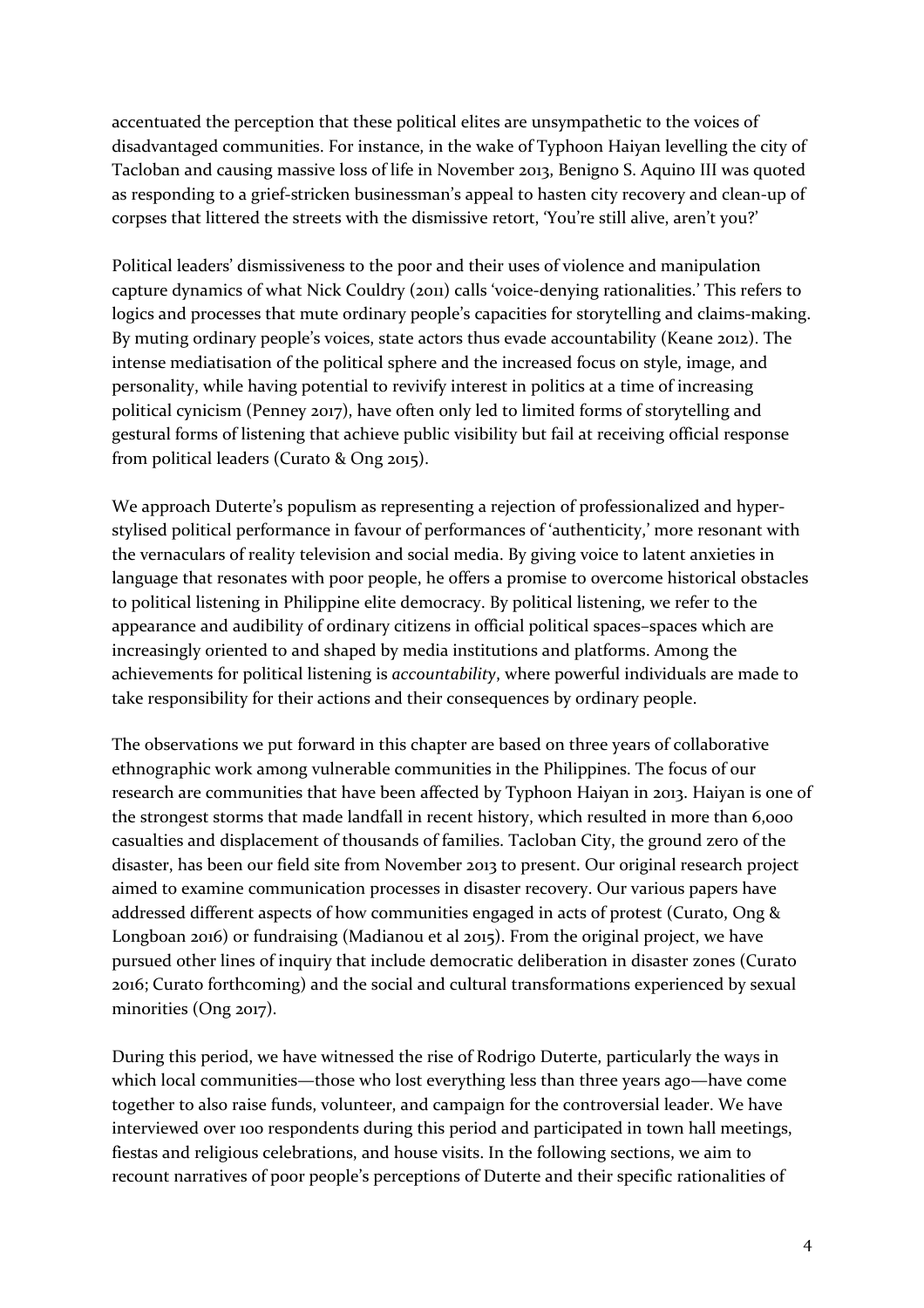supporting a leader despite of–or sometimes even because of–scandals such as his rape joke. Following protocols of ethnographic research, we have anonymised the names of respondents and communities in which they live.

#### **Responsiveness to latent anxieties**

'My only wish' said Marites, 'is for my son to stay in school and not do bad things.' Marites said this in our interview, two years before Rodrigo Duterte entered the political centre stage. Marites and her family used to live in a slum community before the storm. She describes herself as 'fortunate' to have been selected as beneficiary of a housing program led by a local NGO. From her shanty made of drift wood and recycled tarpaulin, Marites now lives in a concrete home, with her own toilet, a garden, and, most importantly, security of tenure. To receive this home, she had to render dozens of hours of 'sweat equity' – a term the NGO uses to refer to the hours beneficiaries spent as volunteers in homebuilding. She was dutiful in attending values formation programs and community meetings, as part of the requirement of receiving a house.

When Marites expressed her wish, she was referring to her son who just turned thirteen. It was not immediately clear what she meant by 'not do bad things.' Only when probed that she said *droga* (drugs) as her source of anxiety. A few blocks away from where she lives are teenage boys notorious for selling *shabu* (crystal methamphetamine). She is worried that if her son becomes a friend or an enemy of these boys, her family's future will be in jeopardy.

What Marites demonstrates is what we refer to as 'latent anxiety.' It is a sense of discomfort that is 'present but not central, mundane but still worrisome, publicised but not politicised' (Curato 2016: 98-99). Marites's story is common in our ethnographic work. From a respondent who missed our interview because her husband got high and smashed her jaw the previous night, to a group of fathers laughing nervously when a drug addict approached us and said something incoherent, the issue of illegal drugs has been present in everyday life. The problem was widely acknowledged for creating unpleasant experiences but this topic is rarely in the centre of political conversations. Often, solutions to the drug problems are privatised, whether it is through neighbours who break-up fist fights among addicts, or priests who provide counsel to parishioners with family members who have fallen through the cracks.

To say that the issue of illegal drugs in the Philippines has caused anxiety, however, is not to say that the Philippines can be considered a narco-state based on empirical data. Government's own data demonstrates that drug use in the Philippines is less than 2 percent of the population (see Dangerous Drugs Board, 2008). A US State Department report states the Philippines has one of the highest use of crystal meth in Asia but nevertheless commends the Aquino regime (Duterte's predecessor) for its special effort in taking on transnational drug trafficking organisations (United States State Department 2015). What Duterte masterfully builds is a resonant narrative of injury that pits the anxieties of citizens who consider themselves to have played by the rules versus those who did not know better and fell into the cracks.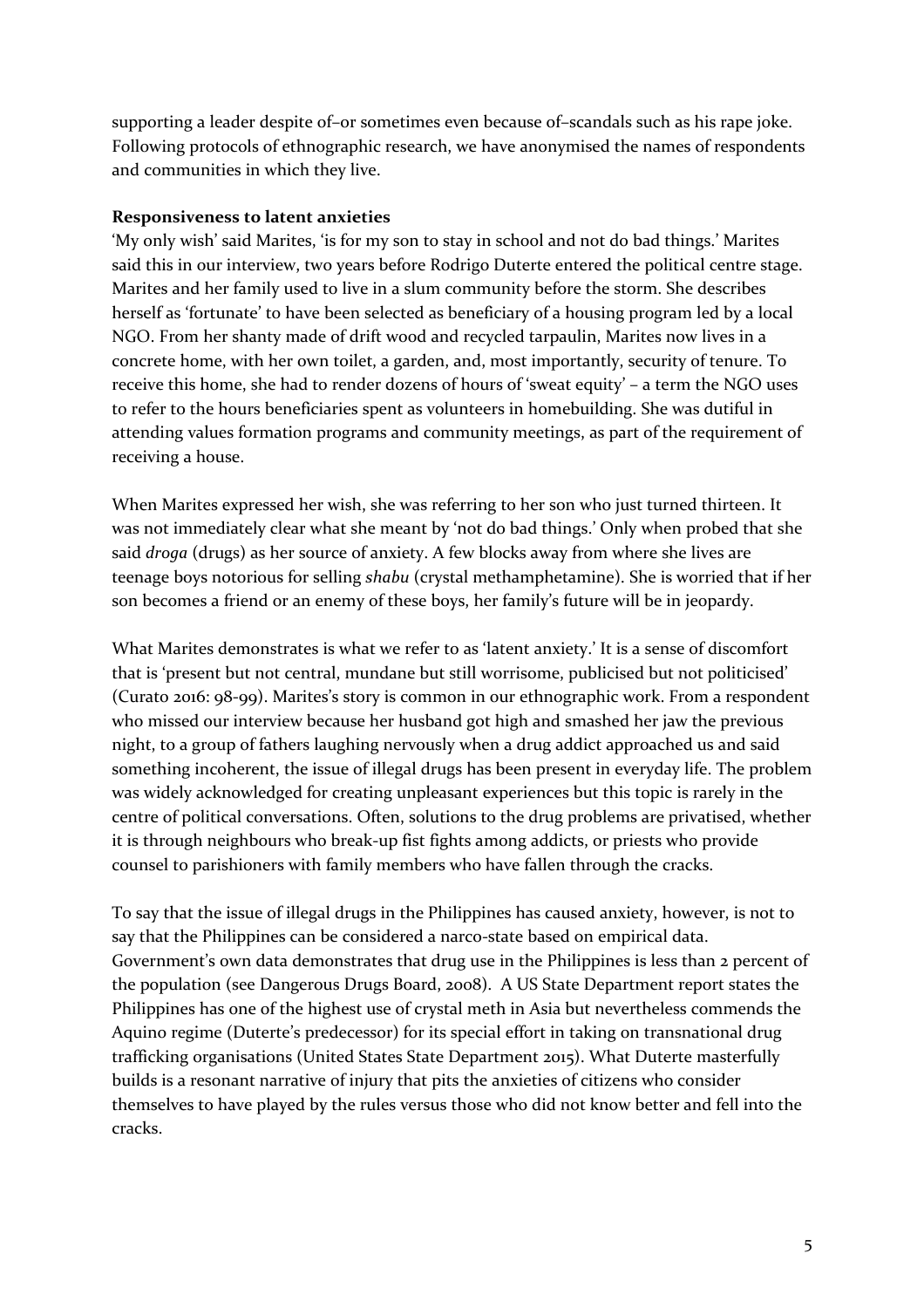The angle of virtuous citizenship is central to this narrative. Marites's example demonstrates how she distinguishes her family from the troublemakers around the corner. Integral to her self-identity is the hard work she put in to deserve her home. She finds little sympathy for addicts that get in to trouble for these are the same people causing stress in her daily life. Other respondents articulate this in various ways. One construction worker considers it his personal shame when he recommends his mates for a job to his employer, only to find out they would show up late for work because they 'snorted something.' A school teacher finds it unacceptable that some of her neighbours fall in the bait of the drug trade, while she had to find creative and 'decent' ways to make money, such as selling macaroni or plastic pails in the market during weekends, when her pay check could not last another week. Marites's community leader considers 'troublemakers' (*pasaway*) as burdens in community building. Unlike Marites and her neighbours who pull their weight in organising livelihood projects for the community, the troublemakers are liabilities—the 'do nothings' who act like thugs (*siga*).

It is this context of virtuous citizenship, coupled with the latent anxieties caused by illegal drugs, that Duterte's campaign effectively politicized. The populist logic of portraying addicts as 'the dangerous other' is a response to a citizenry that already considers addicts as 'the other' but did not have the confidence to name and shame the enemy (see Albertazzi and McDonnell, 2008). Duterte rendered visible the sense of unfairness that virtuous citizens had endured. His brazen articulation of the problem—from calling the Philippines a narco-state to his campaign promise of dumping bodies of addicts in Manila Bay—establishes the gravity of these anxieties and provides recognition of the legitimacy of citizens' anxieties. Other presidential candidates proposed technocratic and humane ways of addressing the drug problem. One advocated a geotagging technology as solution to crime, another proposed an intensified yet compassionate rehabilitation program. These solutions are undoubtedly reasonable. However, they failed to accurately speak to the injuries a frustrated public had to endure over years of a reform-oriented, technocratic yet often callous politicians associated to Duterte's predecessor and other 'progressive' political elites. Duterte, in other words, responded to a particular kind of voice, a voice that demands quick solutions using the language of retribution. As historian Vicente Rafael (2016) puts it, what Duterte shares with the crowd is 'not any sort of policy proposal or political vision, but the residues of an injured pride and a frayed ego.'

This observation is reminiscent of Arlie Hochschild's (2016) findings in her ethnographic work with the American right. Hochschild finds that support for Donald Trump is not surprising, when viewed from the perspective of Americans who feel that immigrants are 'cutting in line.' Trump, like Duterte, recognised the anxieties of those who feel that they have been patiently waiting for their break for a better life, only to be taken over by unscrupulous others (criminals, drug dealers, etc). Populist personalities provide a sense that the virtuous people are getting their dues by clamping down on undeserved beneficiaries of a failing system. In Duterte's case, this takes the form of what Wataru Kusaka (2017) describes as bandit-like morality, where compassion and violence co-exist under a patriarchal boss. Walden Bello, similarly, characterises Duterte's responsiveness as 'cariño brutal' or a 'volatile mix of will to power, a commanding personality, and gangster charm that fulfils his followers' deep-seated yearning for a father figure who will finally end what they see as the 'national chaos'" (Bello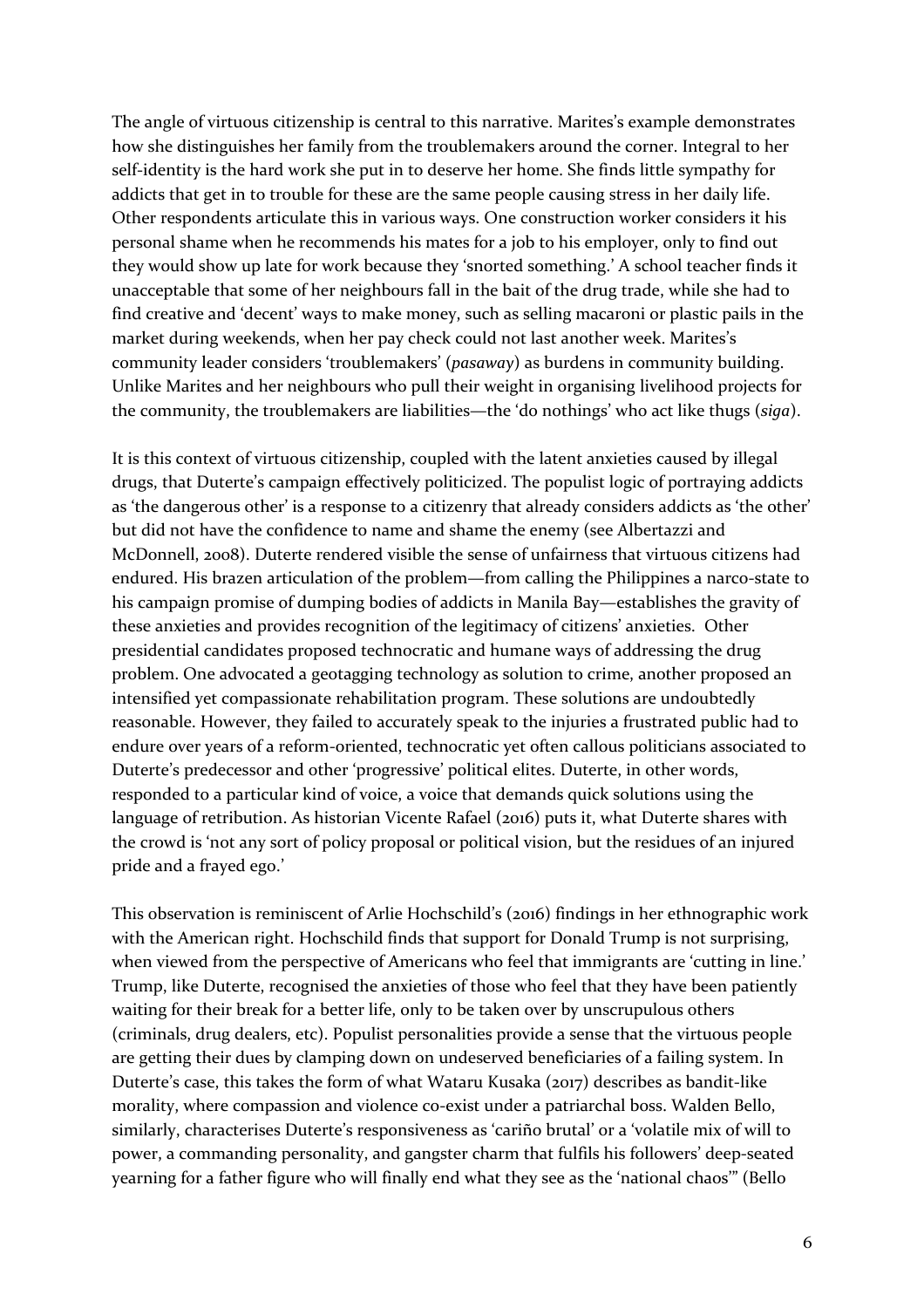2017b: 78). For John Andrew Evangelista (2017), Duterte's hyper-masculine performance serves to legitimise his tough-handed approach to governance. By performing the role of the 'father of the nation,' he can justify his enforcement of curfews, limit the sales of alcohol, and demand full obedience for he is ready to beat up those who misbehave. Duterte, as Evangelista argues, is 'the intersection of many forms of strong masculinity—the strongman leader, the disciplinarian father, the punisher, the womanizer' (Evangelista 2017: 258).

At the height of the electoral campaign, it became increasingly apparent that Duterte's supporters have been emboldened to call out addicts. 'You better change now, Duterte is going to win,' said one of our key informants to a neighbour known to be a bully—the kind who pinches cigarettes from the village store. Others have expressed their support for Duterte's language of killing, for they feel that arresting criminals, especially the rich ones, will only receive plush treatment in prison. In the headlines two years before the elections were photographs of drug lords' prison cells that looked like high-end hotels, with jacuzzi, private gyms, a recording studio, and their very own drug laboratory. It is not an overstatement to say that the system is beyond repair. What Duterte brought to the conversation is a refreshing, responsive, albeit morbid take on an everyday issue.

### **Responsiveness to aversion towards stylised politics**

How was Duterte able to pull this off? Elections in the Philippines are often described as a battle of guns, goons, golds, and, belatedly, gigabytes. How can an 'outsider elite' (Mudde, 2004), one who does not hail from the lineage of sugar barons and business empires, mount a credible political campaign?

Part of the reason, we find, relates to Duterte's responsiveness to the public's increasing aversion to stylised politics. Political campaigns in the Philippines have always been spectacular affairs. Elections have a carnivalesque character, where candidates are expected to take the stage, woo the audience through song, dance, and a couple of jokes in a speech (Hedman, 2010; McEnteer 1996; for similar comparison, see Banerjee 2014). In recent decades, however, campaigns have become stylised to respond to the demands of a mediated political landscape. This means carefully curating images of politicians by a professional team of public relations consultants, spin doctors, and political operators. Sleek posters, color-coded t-shirts, and highly manufactured campaign ads with melodramatic storylines characterized earlier Filipino political campaigns until Duterte came along. Duterte offered a stark contrast to earlier styles due to his particular performance of 'authenticity' that resonated with reality television and social media vernaculars that converge around 'really real' moments, or what Laura Grindstaff (2002) calls 'the money shot.' Duterte's shock value–from his rape joke to the cursing of the Pope–became the reliable emotional climax to television news and social media chatter in the election season.

People 'idolise his style' because he displays conviction, says Chris, an activist working with transport groups. Chris is critical of Dutete, but he also understands why the firebrand has gained appeal among his comrades. Unlike politicians running on populist clichés of caring for the poor, calling out the greed of the rich, and promising a better life, Duterte's populism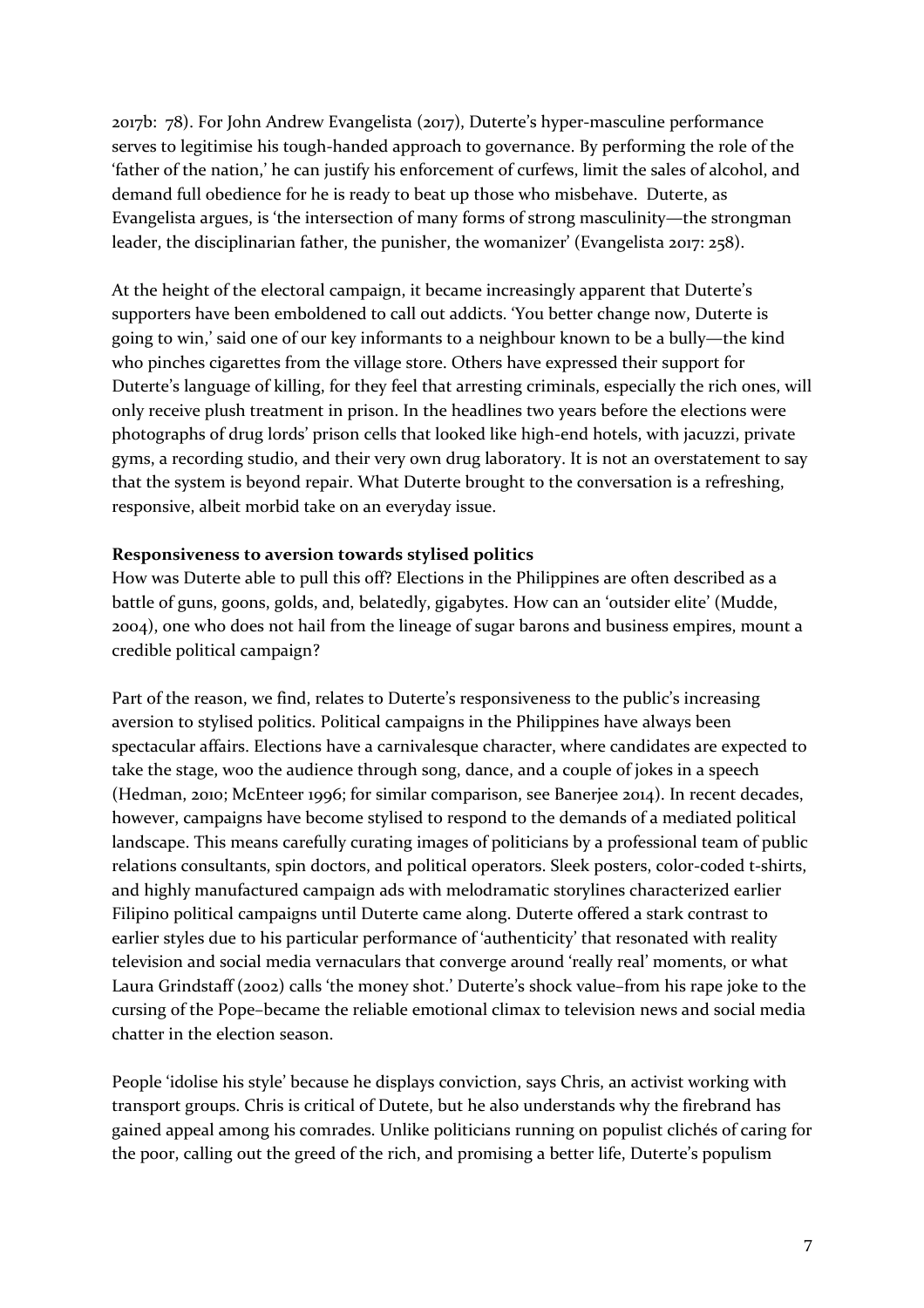appeals to the visceral and unspeakable. Prize-winning writer Jessica Zafra best describes this political style. 'Of course, you love Duterte,' she says, 'he is your id' (Zafra, 2016).

You wish you could point to the criminal scum and order them to be shot. Someone cuts ahead of you in traffic? Bang! You wish you could make rape jokes. They're just words, right? Why don't these wimps get how funny it is to say you want to violate a woman? Your mother, your wife, your sisters, your friends: why don't they get it? …. Duterte's words are not calculated to impress the voters. He doesn't have to calculate. He's just saying the words that are already in your head. He is your walking, talking, preening, strutting id.

Duterte deviated from what is expected of presidential candidates. Instead of making a case for his presidency to the economic elite, he arrived in a business forum wearing a polo shirt with sleeves rolled up, delivered a speech peppered with curses, anecdotes about his exploits as city mayor, and jokes about Viagra. Instead of getting the Catholic Church's support, he slammed the bishops for failing to act on sex abuse scandals. There are no sacred cows in Duterte's Philippines is the message of this performance. During Presidential Debates, Duterte took control of the podium not by engaging with policy debates. He said he would gladly copy the platforms of his opponents such as the expansion of conditional cash transfer programs. He distinguished himself by exposing his opponents' weakness. His closest rival Grace Poe, for example, was gaining steam for counteracting the impression that she is merely a neophyte senator ill-prepared to be president. Pristinely packaged for the television debate with her shiny hair pulled back and white shift dress, she explained her policy solutions backed with statistics and expert evidence. Yet it took one question from Duterte to expose her political naivety, when he asked her what she would do if China bombs two of the Philippines' Coast Guard cutters. Poe gave a meandering answer to a straightforward question. Duterte, faced with a similar question in a press conference, said he would jet ski to disputed territories and plant the Philippine flag.

To say that Duterte responded to people's aversion to stylised politics is not to say that he did not engage in stylisation himself. After all, the affective foundations of Duterte's dark charisma is anchored on the 'visual, performative, and aesthetic elements' of populism (Moffitt and Tormey, 2014: 386). For Ana Cristina Pertierra (2017), Duterte's stylised politics builds on the long line of actor-politicians in the Philippines who are adept at embracing elements of melodrama. There is consistency in Duterte's political style—from his crass language to joining formal events wearing everyday clothing, from his tardiness in his appointments to his flirtatious banter with beautiful women. Duterte's 'authenticity' is a performance of his identity as a 'small town mayor,' one who makes simple solutions to complex problems, has little patience for formalities, and shuns 'Imperial Manila's' elitist circles, and demonstrates compassion to virtuous citizens.

More than this, however, we argue that Duterte's political success goes beyond the strongman's performance. Central to his campaign is the active participation and mobilization of his supporters in online spaces, where latent anxieties were organically shared and exchanged yet at the same time strategically channelled toward electoral mobilization. Online spaces such as Facebook groups and news blogs gave home to diverse feelings of resentment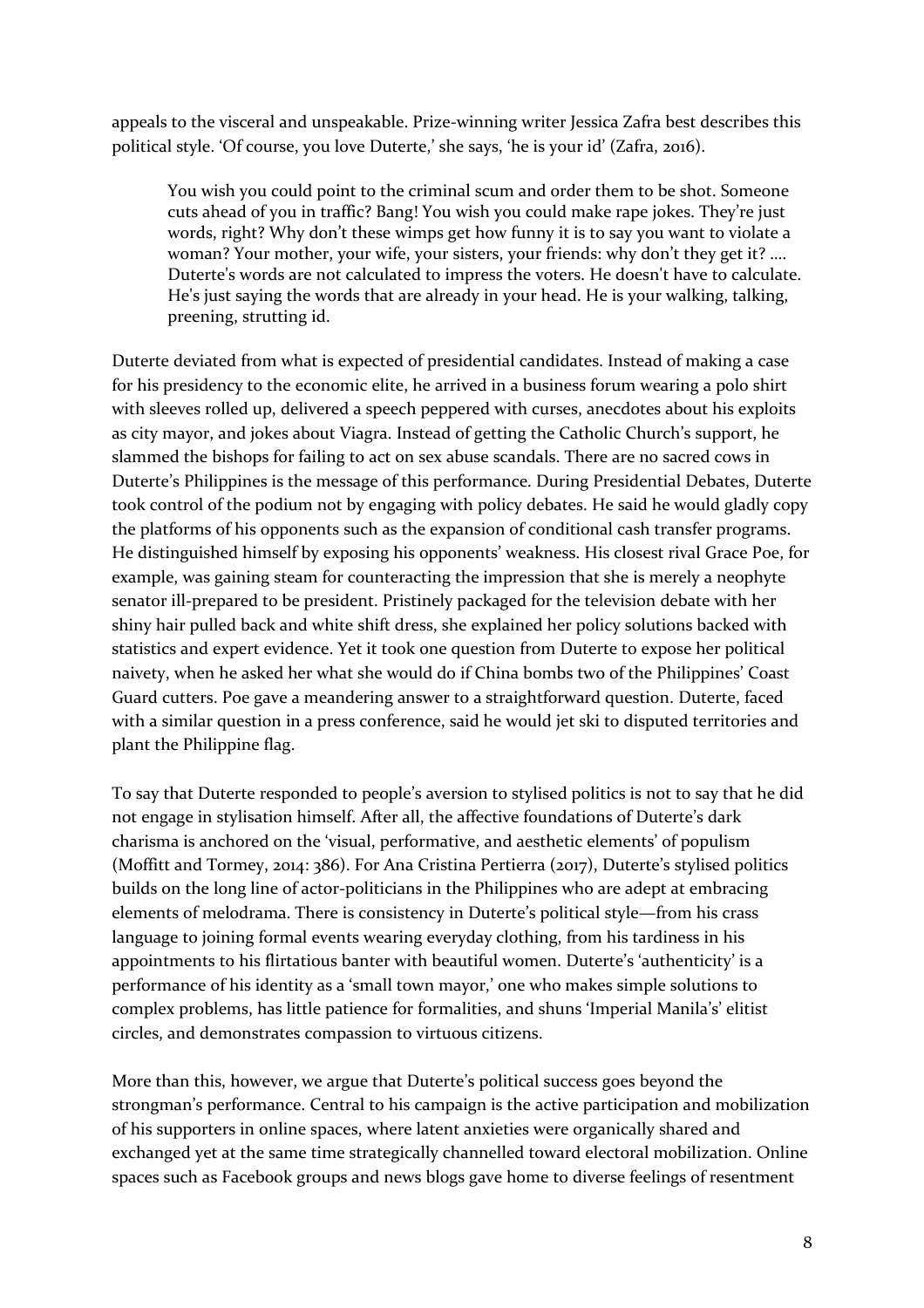and disenfranchisement coming from various communities and constituencies. For instance, the Facebook groups of survivors of Typhoon Haiyan/Yolanda that we have longitudinally observed produced memes and digital posters that pledged support to Duterte anchored specifically around his qualities of leadership in contexts of emergency. Facebook groups of overseas Filipinos who fear the spread of the drug epidemic to their left-behind children similarly produced their own campaign materials demanding 'strongman' leadership. As we elaborate in a separate paper (Ong & Cabañes, forthcoming), social media opened up spaces for communities of discontent where like-minded people gathered to exchange and affirm each other's grievances, in the process giving people confidence to voice out the unspeakable and making uncivil expression acceptable.

Outside the digital public sphere, support is manifest in tens of thousands of Duterte volunteers raising small pots of money to design, print, and disseminate Duterte t-shirts, bracelets, and banners. In Tacloban, we saw teenagers spending time in internet cafes using Microsoft PowerPoint to design a Duterte banner they would hang outside their front door. Some of them are taking orders from their parents or aunties working as nurses in Jeddah or construction workers in Dubai whose latest remittance was slightly higher to allocate budget for Duterte paraphernalia. In a country where the poor are often dismissed as voters who can be bought, the 2016 race illustrated how a strongman can harness political participation. Duterte disrupted the Philippines' elite democracy by energizing citizens who have felt beaten up for decades.

#### **Responsiveness and democratic imagination**

We conclude our chapter by putting forward three questions that we take away from our observations of Duterte's crass politics and ethical responsiveness. Our goal is to prompt conversations about the emerging legacy of Duterte's politics and the tensions it creates with democratic ethics. We are using the vocabulary of democratic ethics in our conclusion not only because Duterte operates in a context of a formally democratic political system, but also because democratic ethics provides a normative lens by which we can examine the relationship of responsiveness of an elected leader to his constituents. Responsiveness is an ambivalent concept. It can be used for authoritarian or democratic purposes, liberal or illiberal projects, inspiring or disempowering functions. And so we ask: responsiveness for whom, responsiveness how, and responsiveness for what?

#### *Responsiveness for whom?*

Duterte was successful in bestowing attention to the deep-seated injuries of virtuous citizens. For this, he was rewarded with electoral support. While there is little doubt that Duterte energized a constituency that has felt marginalized in the Philippines' elite democracy, there is also little doubt that Duterte displays no interest in responding to his critics. From calling United Nations Special Rapporteur on summary executions Agnes Callamard a fool to imprisoning his top critic Senator Leila De Lima for trumped up drug charges, the regime's responsiveness, is, at best, selective.

Selective responsiveness is corrosive for democratic politics. It perpetuates political polarization which creates a toxic environment for public deliberation. A quick glance at the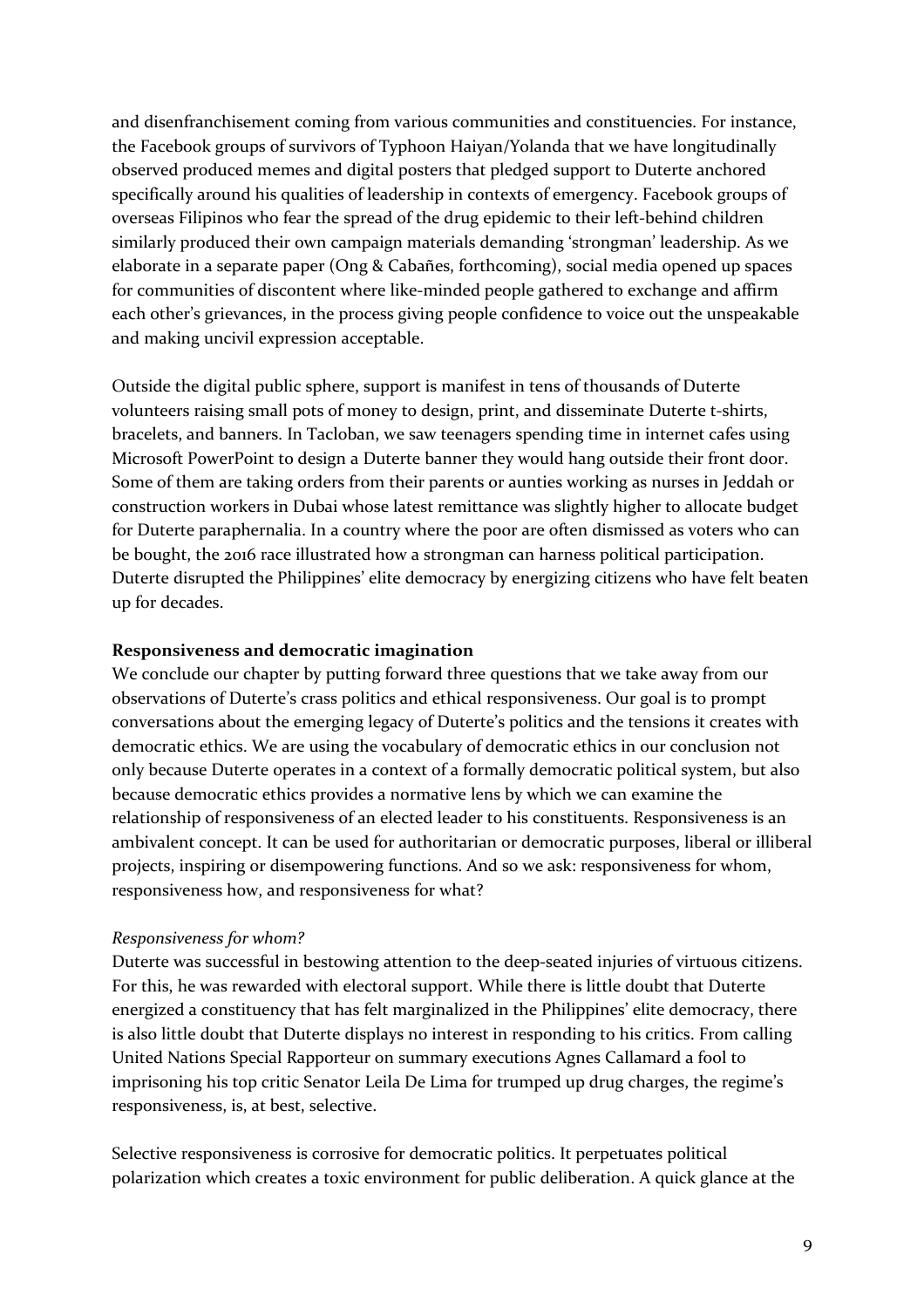quality of discourses online demonstrates this, especially as various political parties have harnessed affordances of social media for attention-hacking, including hiring fake account operators to lobby for different politicians (Ong & Cabañes, forthcoming).

### *Responsiveness how?*

Responsiveness is a relationship of power. The powerless seeks recognition, while the powerful can bestow it. Democratic politics tames this relationship of power by institutionalising mechanisms of accountability. The exclusionary potential of responsiveness can be held in check by providing spaces for the public to demand attention to those who are getting left behind.

And so alarm bells go off when the President declares 'what's important is I did what I want' in his State of the Nation Address, or when Duterte's Congress overwhelmingly vote to allocate \$20 annual budget to the Commission on Human Rights. Some see this as an affront to the liberal and participatory ethos enshrined in the Philippines' post-authoritarian constitution. For others, this is Duterte crossing the line between populism to fascism, where a charismatic leader derives power from a multiclass base to deny basic human, civil and political rights to those what do not fall under his definition of virtuous citizens (Bello 2017b). Responsiveness may be a deeply personal relationship between a leader and his constituents, but democratic politics demands safeguards for such relationships not to deteriorate to abuse.

## *Responsiveness for what?*

Responsiveness is a critical function of any political project. Emboldening citizens to lay bare their latent anxieties and encouraging them to actively take part in the electoral process are notable ways in which Duterte disrupted an unresponsive elite democracy. A year into his presidency, however, we ask, responsiveness for what? Which interests and worldviews benefit from his selective responsiveness?

We find that Duterte's responsiveness has evolved to become a function of his illiberal project (Curato 2017). The promise of disrupting the Philippines' elite democracy quickly evolved to an exposition of the country's fragile liberal culture. Invoking the voices of virtuous citizens to order the genocide **[yes, this is what Duterte said]** of drug addicts set in motion the deeply disturbing normalization of state-sponsored violence and hatred (see Simangan, forthcoming). As we write this chapter, media organisations have stopped counting the casualties of Duterte's drug war. Human rights groups say over 12,000 have been killed. Police figures say less than 5,000.

We started our chapter with an enthusiastic depiction of Duterte's capacity to render deepseated frustrations visible. We end on a bleak note, for we also recognise how responsiveness can be politicized for illiberal purposes. It is here where we draw the line.

## **REFERENCES**

Albertazzi, Danielle and Duncan McDonnell (2008) *Twenty-First Century Populism: The Spectre of Western European Democracy.* London: Palgrave.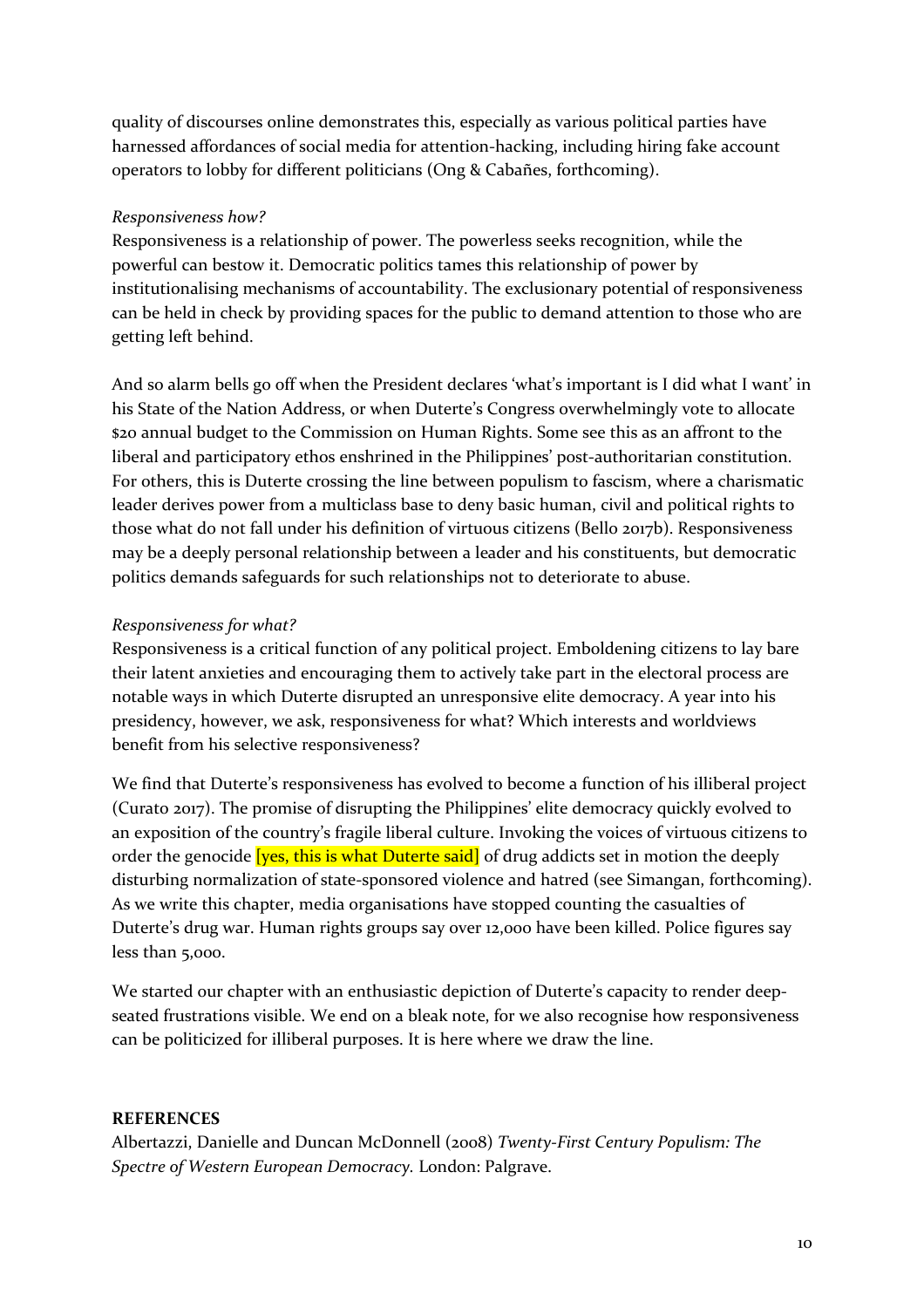Banerjee, Mukulika (2015) *Why India Votes*? London: Routledge.

Bello, Walden (2017a) Spider Spins His Web: Rodrigo Duterte's Ascent to Power. *Philippine Sociological Review* 65(S1): 19-48.

Bello, Walden (2017b) 'Rodrigo Duterte: A Fascist Original,' in *A Duterte Reader: Critical Essays on Rodrigo Duterte's Early Presidency,* edited by Nicole Curato. Quezon City: Ateneo de Manila University Press. pp. 77-91.

Couldry, Nick (2011) *Why Voice Matters*. London: Sage.

Curato, Nicole, Ong, Jonathan, and Longboan Liezel (2016) 'Protest as interruption of the disaster imaginary: Overcoming voice-denying rationalities in post-Haiyan Philippines.' In Rovisco, Maria and Ong, Jonathan (eds.). *Taking the Square: Mediated Dissent and Occupations of Public Space*. London: Rowman & Littlefield.

Curato, Nicole (2016) Politics of Anxiety, Politics of Hope: Penal Populism and Duterte's Rise to Power. *Journal of Contemporary Southeast Asian Affairs,* 35(3): 91-109.

Curato, Nicole (2017) 'We Need to Talk about Rody' in Curato, Nicole (ed.). *A Duterte Reader: Critical Essays on Rodrigo Duterte's Early Presidency*. Quezon City: Ateneo de Manila University Press. pp. 1-38.

Curato, Nicole (forthcoming) From authoritarian enclave to deliberative space: Governance logics in post-disaster reconstruction *Disasters.*

Dangerous Drugs Board (2008) *A Study on the Current Nature and Extent of Drug Abuse in the Philippines.* Available at https://www.ddb.gov.ph/images/psrsd\_report/2008%20National%20Household%20Survey.pd f. Accessed November 2, 2017.

Dreher, Tanja (2009). Listening across difference: Media and multiculturalism beyond the politics of voice. *Continuum* 23(4): 445-458.

Evangelista, John Andrew (2017) 'Queering Rodrigo Duterte' in *A Duterte Reader: Critical Essays on Rodrigo Duterte's Early Presidency,* edited by Nicole Curato. Quezon City: Ateneo de Manila University Press. pp. 251-262.

Grindstaff, Laura (2002) *The Money Shot: Trash, Class and the Making of TV Talk Shows*. Chicago: Chicago University Press.

Hedman, Eva Lotta (2010) Beyond machine politics? Reformism, populism and Philippine elections. *Democratisation & New Voter Mobilisation in Southeast Asia*, 30-3.

Hochschild, Arlie Russell (2016) *Strangers in their Own Land: Anger and Mourning on the American Right.* New York: New Press.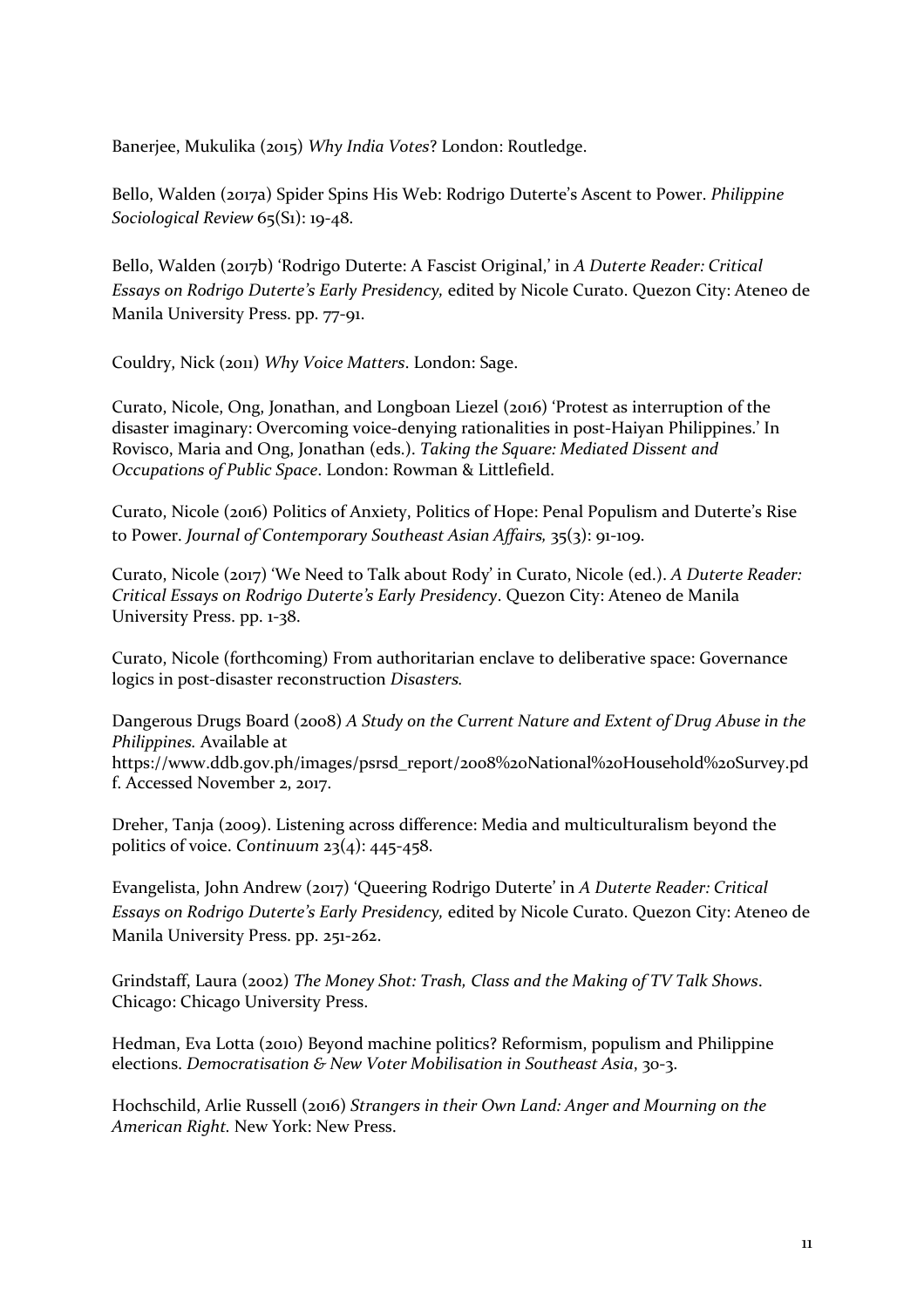United States State Department (2015) *International Narcotics Control Strategy Report.* Available at https://www.state.gov/j/inl/rls/nrcrpt/2015/index.htm. Accessed November 2, 2017.

Keane, John (2012) Silence, Catastrophe: Why Media and Democracy Matter in the Early Years of the Twenty-first Century. *Political Quarterly* 83(4): 660–668.

Kerkvliet, Benedict (1995) Toward a more comprehensive analysis of Philippine politics: Beyond the patron-client factional framework. *Journal of Southeast Asian Studies* 26(2): 401- 419.

Kusaka, Wataru (2017) Bandit Grabbed the State: Duterte's Moral Politics. *Philippine Sociological Review* 65(S1): 49-76.

Madianou, Mirca, Longboan, Liezel, and Ong, Jonathan Corpus (2015) Finding a Voice through Humanitarian Technologies? Communication Technologies and Participation in Disaster Recovery. *International Journal of Communication* 9: 3020–3037.

Marwick, Alice and Lewis, Rebecca (2017) *Media manipulation and disinformation online*. Data & Society Research Institute. Available at:

https://datasociety.net/pubs/oh/DataAndSociety\_MediaManipulationAndDisinformationOnli ne.pdf. Accessed September 27, 2017.

McEnteer, James (1996) Guns, goons, gold, and glitz: Philippine press coverage of the 1995 national elections. *Harvard International Journal of Press/Politics*, *1*(1), 113-120.

Moffitt, Benjamin & Tormey, Simon (2014) Rethinking Populism: Politics, Mediatisation and Political Style. *Political Studies*, *62*(2), 381-397.

Mudde, Cass (2004). The populist zeitgeist. *Government and opposition*, *39*(4), 541-563.

Ong, Jonathan Corpus (2017) Queer cosmopolitanism in the disaster zone: 'My Grindr became the United Nations.' *International Communication Gazette* 79(6-7): 656-673.

Ong, Jonathan and Cabañes, Jason (Forthcoming). Networked Disinformation: Populism and the Attention-Hacking Industry in the Philippines.

Ostiguy, Pierre (Forthcoming) 'Populism: A Socio-Cultural Approach' in Kaltwasser, Cristóbal Rovira, Taggart, Paul, Ochoa Espejo, Paulina and Ostiguy, Pierre (eds.). *The Oxford Handbook of Populism*. Oxford: Oxford University Press.

Panizza, Francisco. (2005). 'Introduction: Populism and the Mirror of Democracy' in Panizza, Francisco (ed.) *Populism and the Mirror of Democracy.* London: Verso. pp. 1-31.

Pertierra, Ana Cristina (2017) 'Celebrity Politics and Televisual Melodrama in the Age of Duterte' in *A Duterte Reader: Critical Essays on Rodrigo Duterte's Early Presidency,* edited by Nicole Curato. Quezon City: Ateneo de Manila University Press. pp. 219-230.